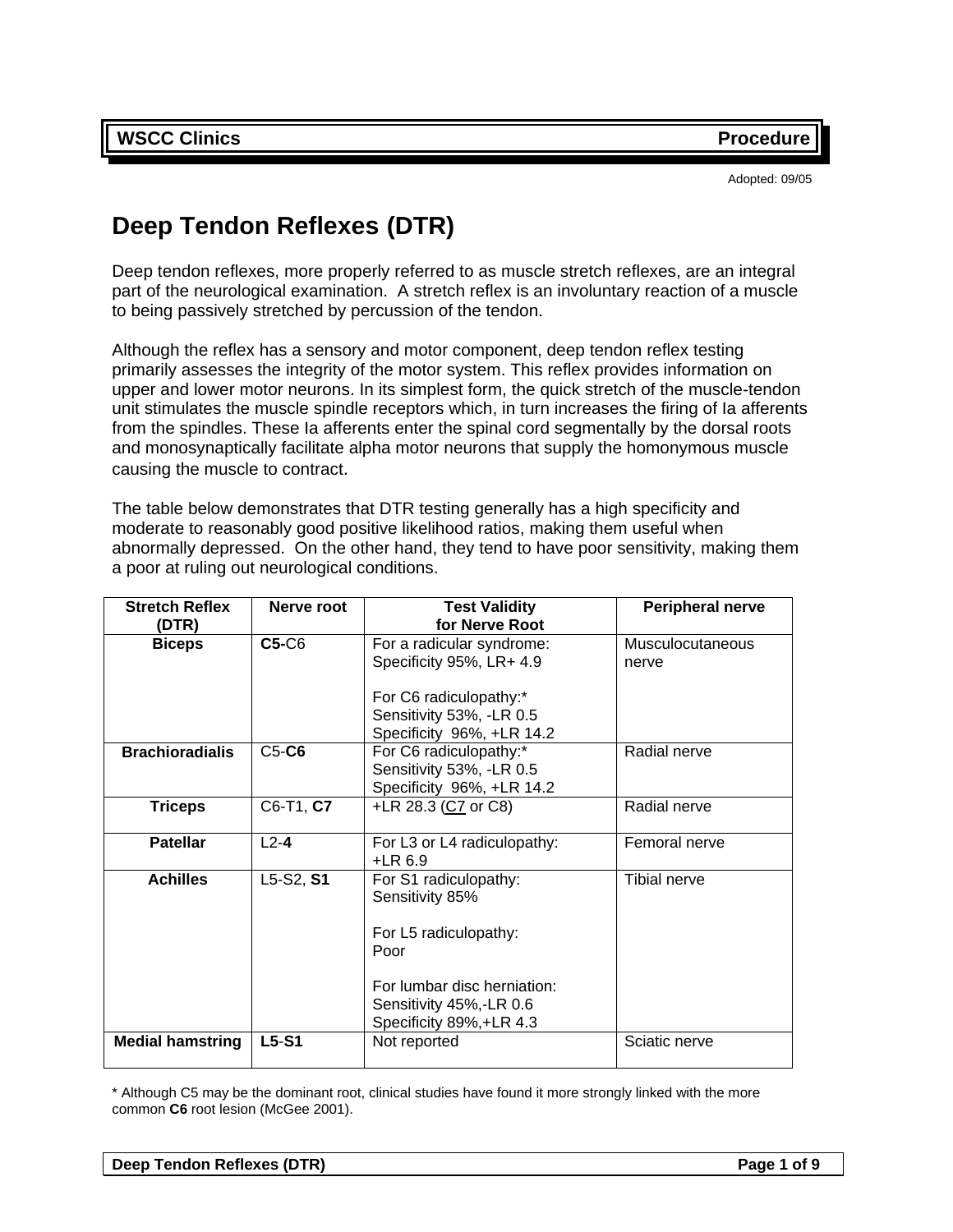### **RELIABILITY**

A small number of studies (Litvan 1996, Manschot 1998, Stam 1990) have evaluated the reliability of deep tendon reflex testing. Due to the disparate methodologies used in these studies, the pooled results are equivocal or contradictory. The following observations about reliability in DTR testing can be made:

- Intraobserver reliability (kappa values of .77 to .91, near perfect to perfect agreement) is higher than interobserver reliability (Kappa values of .50 to .64, moderate to substantial agreement).
- Reliability of assessment of lower extremity DTRs is higher than that of upper extremity DTRs.
- Clinical observation of asymmetrical reflexes has a significant agreement with EMG findings of reflex asymmetry (Stam 1990).

# **TECHNIQUE**

The extremity being tested should be in a *relaxed* position. A quick, precise tap on the tendon with a reflex hammer should elicit the response. It is important to use the lightest force possible to bring out the reflex and to be consistent from side to side. There are a number of things that can be done if the practitioner is having trouble eliciting a reflex.

### **1. Alter the technique.**

- Use the whole length of the reflex hammer; let the hammer fully swing. (Fuller 2004) Don't choke down on it; don't make small, stabbing thrusts at the tendon.
- Have the patient contract the muscle first.
- The tendon should be neither too slack nor under too much tension. Some pretension is helpful, for example dorsiflexing the ankle will enhance an Achilles reflex. On the other hand, if the tendon is pressed too hard or if the contact is too uncomfortable (as can occur when holding the biceps tendon), the reflex may not be obtained, even from a normal person. (Orient 2005)
- **Reflex hammer size**. Elicitation of hyporeflexic DTRs requires greater force than do normoreflexic or hyperreflexic DTRs (Marshall 2002). The lightweight, triangulartipped, Taylor reflex hammer has a ceiling effect in the hyporeflexic range. Therefore, the heavier, long-handled Babinski reflex hammer is a better choice.

### **2. Ensure the patient is relaxed.**

Simply having the patient change position may help to bring out a reluctant reflex. (Orient 2005)

### **3. Try different patient positions.**

• For example, the Achilles reflex is sometimes easier to get with the patient kneeling on the adjusting table or a chair rather than sitting.

### **4. Use a reinforcement maneuver (Jendrassik maneuver).**

• *See next page.*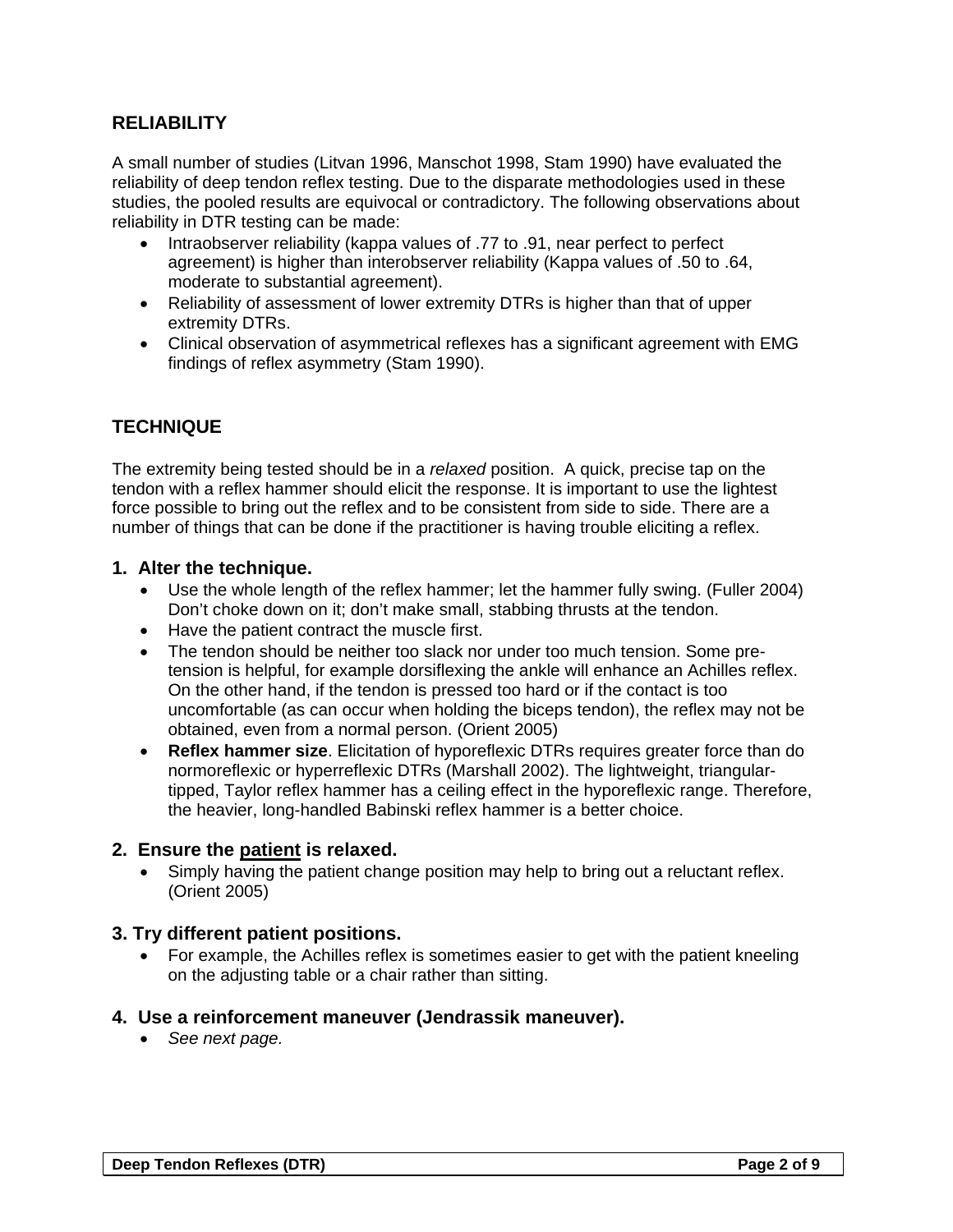### **Reinforcement Maneuvers**

When reflexes are difficult to elicit, a reinforcement technique, such as a Jendrassik maneuver, may be used to augment the response. The patient is asked to contract a "remote" muscle at the other end of the body. For example, in the case of a lower extremity reflex, the patient interlocks fingers together and pulls when cued by the practitioner. A reinforcement technique for an upper extremity reflex is to have the patient contract a lower extremity muscle (Delwaide 1981) or clench the jaw (Tarkka 1983), while the practitioner taps the tendon.

The facilitation only lasts from 1 to 6 seconds after initiation of the voluntary contraction (Hayes 1972). However, it is at *maximum* for only 300 milliseconds (Kawamura 1975). Neurophysiologic studies of facilitation (Kawamura 1975) reveal that the facilitation begins after the instruction to contract the remote muscle, but 100 milliseconds *before* muscle contraction begins. (Orient 2005)

**NOTE:** If a reinforcement technique is used, it must be documented in the grading of the reflex.  $A(J)$  can be written next to the reflex grade.

### **Tips to enhance the reflex**

- Ask patients to close their eyes as this may help them relax.
- Distracting patients by asking casual questions (i.e., When is your birthday? Do you have any pets?) may help them relax.
- A slight preload of the tendon (ask the patient to "barely push" very slight contraction of the muscle involved in the test) especially in those that do high resisted activities using the muscle that is being tested (chart as reinforced, like the Jendrassik).
- The amplitude of the reflex may also be increased by having the patient turn his/her head toward the side being tested; this maneuver will also shorten the latency time. Turning the head away from the side being examined has the opposite effect (Tarkka 1983).
- The louder the command (e.g., "pull"), the greater the facilitation (Scheirs 1982).
- Patients may respond to the instruction "pull" by tensing all the voluntary muscles, not just the ones remote from the area. This effectively suppresses the deep tendon reflexes. (Orient 2005) Ask patients to focus just on the remote muscle that they are being asked to contract.
- The effectiveness of the Jendrassik maneuver is proportional to the degree of the patient's effort. If at first unsuccessful, be sure that the patient is exerting maximal effort on the voluntary contraction of the remote muscles (Hayes 1972).
- The practitioner should strike at the same moment that s/he is giving the command because the peak facilitation occurs for only 300 milliseconds and begins *before* the actual contraction is initiated.
- *Equivocal reflexes may need to be checked over several visits to determine if they represent a true and clinically significant neurological abnormality.*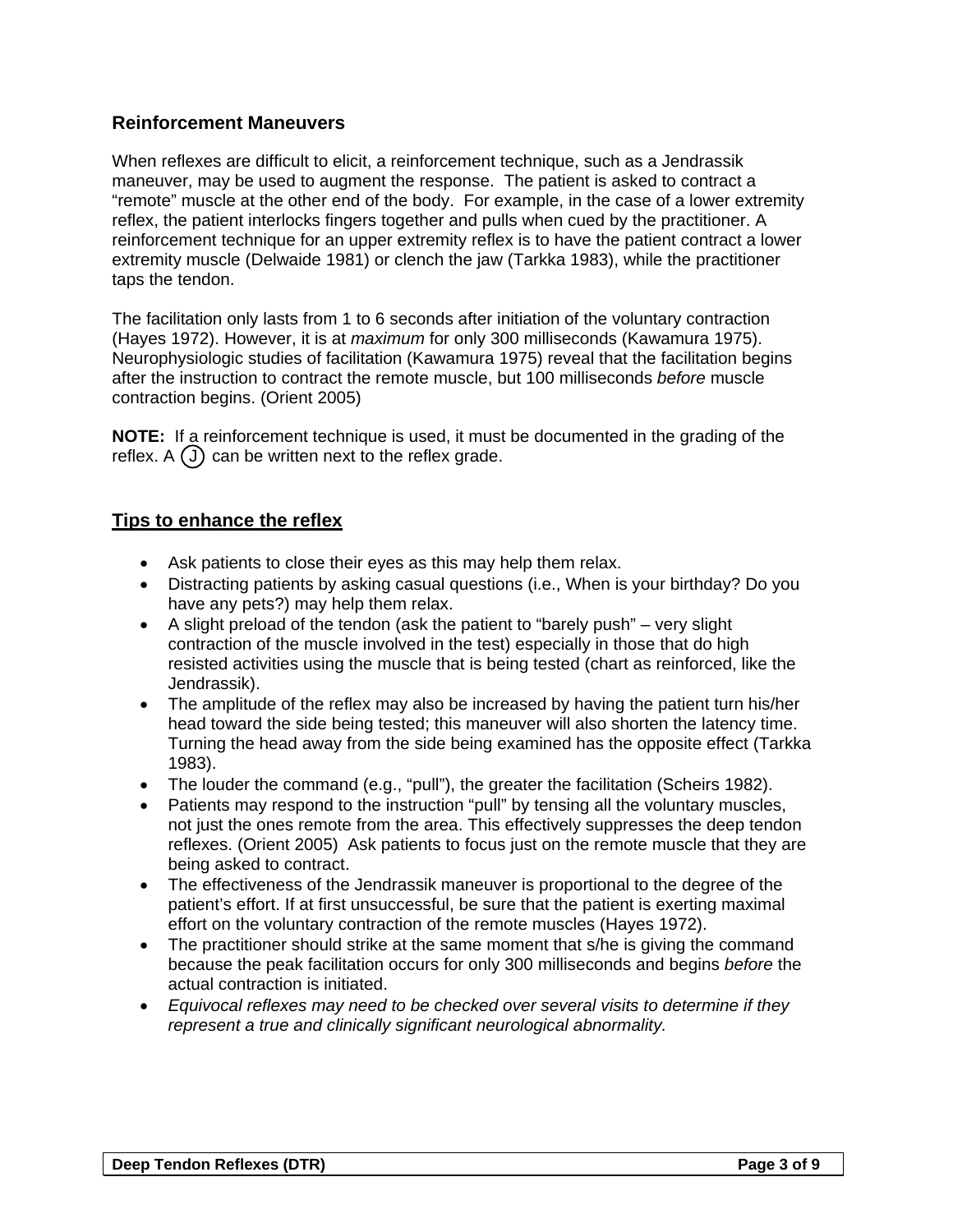### **GRADING SCALE**

There are a number of accepted scales for grading deep tendon reflexes. The scale used at WSCC clinics is the National Institute of Neurological Disorders and Stroke (NINDS 1991) muscle stretch reflex scale. The reflex is graded based on the amplitude of the response. *The only reflex that is always abnormal is clonus*. The "+" after the number is to distinguish from muscle testing, it is not a meant as a "plus" or "minus" in the traditional sense.

Grades 1, 2, 3 are not by definition normal or pathological—they are depressed, average or elevated (Ferezy 1992). Most neurologists, as well as WSCC clinics, equate "4+" with the presence of clonus, although some use "5+" to designate clonus.

In general, the grades are as follows:

- $1+$  = present but depressed
- $2+$  = normal / average
- $3+$  = increased
- $4+$  = clonus

### **ASSESSMENT STRATEGY**

- **1. Decide if it is necessary to elicit DTR reflexes.** Whenever a neurological condition is suspected, DTRs are performed along with muscle strength and sensory testing. Potential candidates for testing include those with spinal pain and any arm or leg symptoms, headache, cranial nerve symptoms, head trauma, or suspected metabolic diseases, such as diabetes or thyroid disease.
- **2. If a reflex appears to be absent or diminished,**  a) repeat (several times, altering technique, patient position, etc.) b) use reinforcement.
- **3. If a reflex appears increased,** repeat using an increasingly *lighter* force, while comparing to other reflexes.

#### **4. If a reflex is abnormal in any way,**

a) compare bilaterally and with other DTRs in general.

b) correlate with other sensory and motor exam findings.

c) repeat on subsequent visits to confirm findings and to monitor the trend over time (this can be one of the most important ways to determine the clinical significance of an altered reflex).

### **INTERPRETATION**

The deep tendon reflex depends on the integrity of both the upper motor neuron and the lower motor neuron. As a general rule, disease/injury of the lower motor neuron (e.g., nerve roots or peripheral nerves) will cause a reduction or loss of a reflex. Disease/injury of the upper motor neuron (e.g., spinal cord, brainstem or brain) will cause an exaggeration of a reflex with possible clonus.

Absent or exaggerated reflexes, by themselves, do not verify neurological disease. Instead, they are significant only when it is associated with one of the following clinical settings: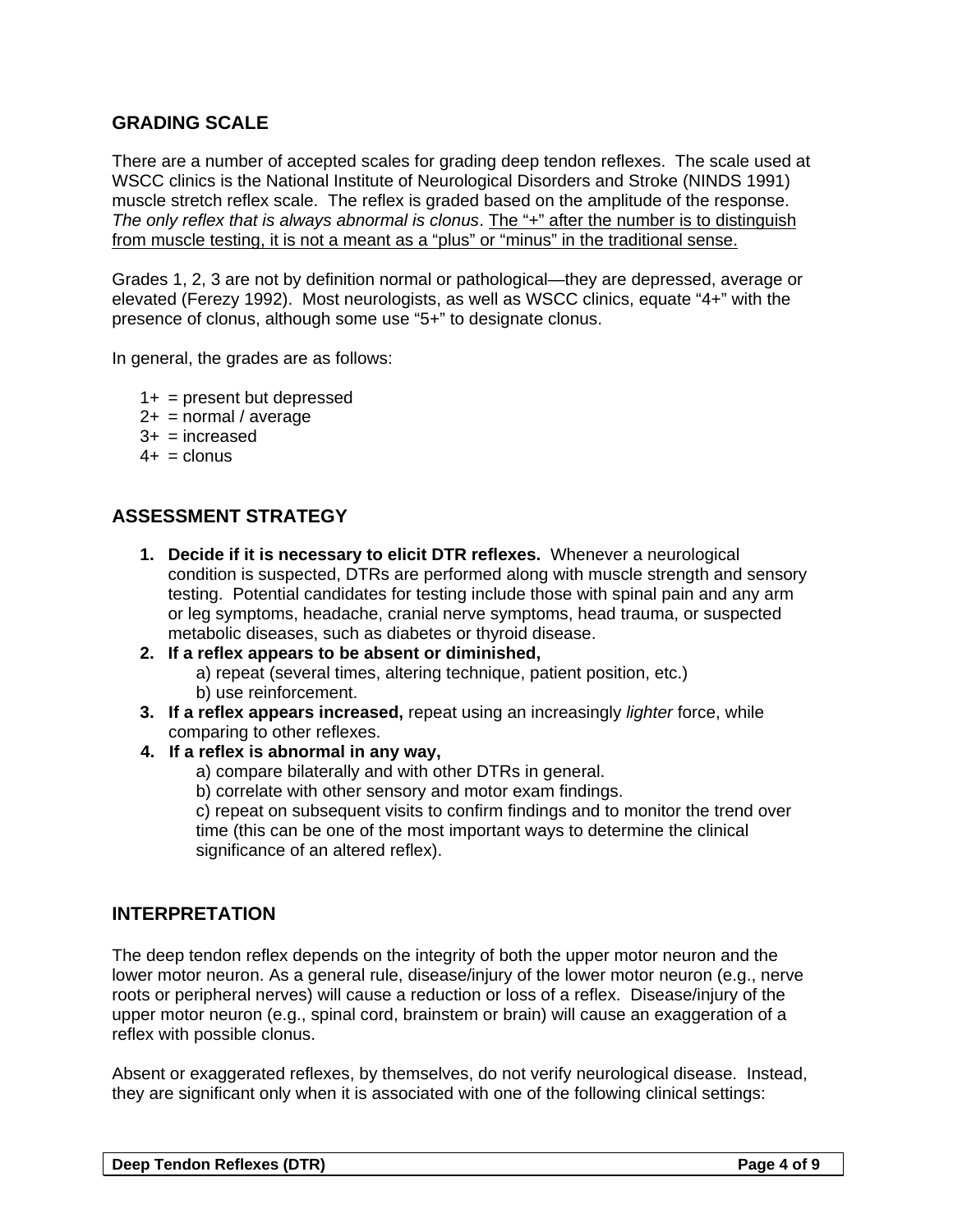- 1. The reflex amplitude is asymmetric. This may indicate an upper motor neuron disease associated with hyperreflexia on one side or a lower motor neuron disease associated with hyporeflexia on the other side. Occasionally, asymmetrical reflexes are seen in normal patients.
- 2. The reflex is unusually brisk compared with reflexes from a higher spinal level, which raises the possibility of spinal cord disease at some level of the spinal cord between the segments with normal/diminished reflexes and those with exaggerated ones.
- 3. Other neurological signs are present indicating either an upper motor or lower motor neuron disease. These signs will help to localize the pathology (see chart below).

| <b>UPPER MOTOR</b><br><b>NEURON LESION (UMNL)</b> | <b>LOWER MOTOR</b><br><b>NEURON LESION (LMNL)</b> |
|---------------------------------------------------|---------------------------------------------------|
|                                                   |                                                   |
| Hyperreflexia                                     | Hyporeflexia                                      |
| Pathological reflexes                             | <b>Fasciculations</b>                             |
| Pathological reflex (Babinski sign, clonus)       | Atrophy                                           |
| Spastic paralysis/paresis                         | Flaccid paralysis/paresis                         |
| Hypertonia (clasp-knife)                          | Hypotonia                                         |

Sensory deficits may be present along with either upper or lower motor neuron signs. In the case of peripheral nerve disease, sensory deficits should fall within a peripheral nerve pattern. With nerve root lesions, deficits should follow dermatomes. In spinal cord and brain lesions, deficits will be more generalized.

# **TESTING RESULTS**

The practitioner must differentiate normal from abnormal reflexes, then must assess the cause or diagnosis.

### **Differentiating normal from abnormal**

**1. Exaggerated reflex or clonus:** This suggests an upper motor neuron lesion above the root at that level. Normally, in children, upper extremity reflexes are stronger than lower extremity reflexes. (Orient 2005) *Increased reflexes are often normal, especially when symmetrical; clonus should never be interpreted as normal.* 

**2. Depressed reflexes:** Reflexes are diminished or lost in nerve root lesions, peripheral nerve lesions, metabolic diseases such as diabetes or hypothyroidism, and muscle disease. Diminished reflexes may be an early finding of radiculopathy. In one study, deep tendon reflex abnormalities in the upper extremity increased the likelihood 2.5 times that there would be a positive electrodiagnostic study and increased the likelihood of radiculopathy fourfold (Lauder 2000). They may also be depressed in the acute phase of a severe UMN due to spinal shock (but more often hyperreflexia is seen with cord damage). Hyporeflexia may sometimes also be seen with cerebellar disease. *Decreased reflexes are often normal, especially when symmetrical.*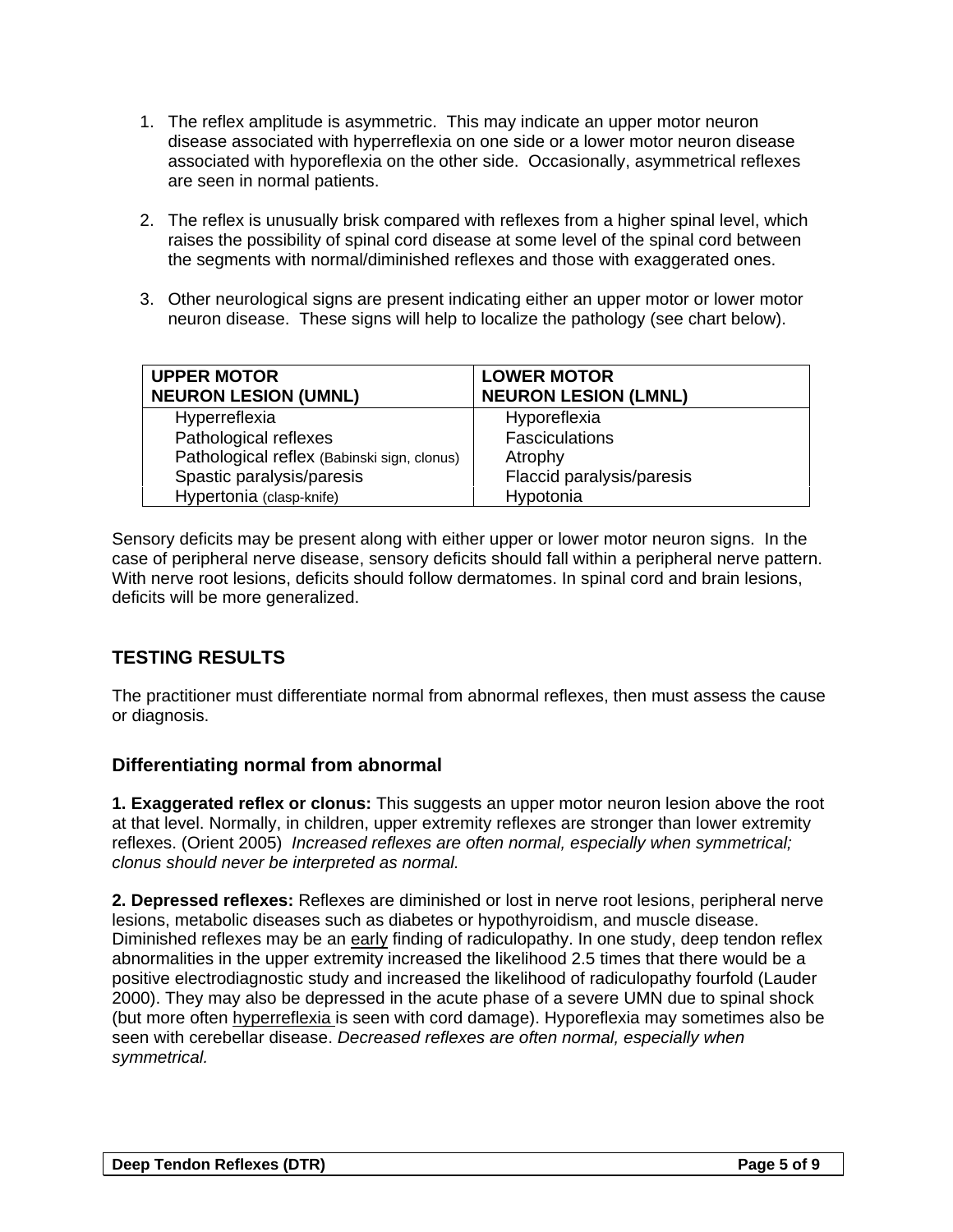**3. Absent reflexes:** The absent reflex may be associated with other findings of lower motor neuron disease (weakness, atrophy, fasciculations):

- *generalized:* indicates peripheral neuropathy
- *isolated:* indicates either a peripheral nerve entrapment or mononeuropathy, or more commonly a nerve root lesion
- *bilateral absent ankle reflexes:* most commonly indicates a peripheral neuropathy; also occurs with bilateral SI nerve root lesions or very rarely bilateral sciatic nerve lesions.

**4. Reflex spread or inverted reflex:** The reflex tested is present but this response goes beyond the muscle (reflex spread), or is absent in the reflex tested but creates a response in other muscles (inverted). For example, the fingers are seen to flex when the supinator reflex is tested or the hip adductors are seen to contract when testing the knee reflex. Reflex spread or an inverted reflex indicates an upper motor neuron lesion occurring above the level of innervation of the muscle to which the reflex spread.

**5. Slow relaxing reflex:** This is especially seen with the Achilles reflex and may be difficult to note. It is associated with hypothyroidism.

| <b>Scale</b> | NIND scale $(0-4)$<br>(Used at WSCC)                                                                                                                             | <b>British scale</b><br>$(0-5)$                                                                                               | <b>Description</b>                                                                                                                                     | Interpretation                                                                                              |
|--------------|------------------------------------------------------------------------------------------------------------------------------------------------------------------|-------------------------------------------------------------------------------------------------------------------------------|--------------------------------------------------------------------------------------------------------------------------------------------------------|-------------------------------------------------------------------------------------------------------------|
| $\Omega$     | <b>Reflex absent</b>                                                                                                                                             | Reflex absent                                                                                                                 | No perceptible<br>response. No<br>reflexes should ever<br>be described as<br>"absent" unless<br>Jendrassik maneuver<br>has been done.<br>(Orient 2000) | LMNL, metabolic<br>disease (e.g., thyroid,<br>diabetes), shock phase<br>of an UMNL, may also<br>be normal   |
| $1+$         | Reflex small, less than<br>normal; includes a<br>trace response or a<br>response brought out<br>only with<br>reinforcement                                       | Reflex small, less<br>than normal;<br>includes a trace<br>response or a<br>response brought<br>out only with<br>reinforcement | Contraction barely but<br>definitely perceptible                                                                                                       | May be normal for the<br>individual, LMNL,<br>metabolic disease, or<br>the shock phase of an<br><b>UMNL</b> |
| $2+$         | Reflex normal or in<br>lower half of normal<br>range                                                                                                             | Brisk, within the<br>median range of<br>normal                                                                                | Contraction obviously<br>perceptible                                                                                                                   | Reflex is within normal<br>limits                                                                           |
| $3+$         | Reflex in upper half of<br>normal range                                                                                                                          | Reflex enhanced,<br>high normal or<br>hyperreflexia                                                                           | Vigorous contraction<br>apparent from across<br>the room                                                                                               | May be normal for the<br>individual, or UMNL, or<br>patient in an anxious<br>state                          |
| $4+$         | Reflex enhanced,<br>more than normal:<br>includes clonus if<br>present, which<br>optionally can be<br>noted in an added<br>verbal description of<br>the reflexes | Reflex enhanced,<br>more than normal;<br>include intermittent<br>clonus                                                       | Reflex "beats"<br>multiple times at end<br>of arc                                                                                                      | <b>UMNL</b>                                                                                                 |
| $5 + *$      | N/A                                                                                                                                                              | Sustained clonus                                                                                                              |                                                                                                                                                        | <b>UMNL</b>                                                                                                 |

\* This grade is only in the British system that distinguishes intermittent clonus (4+) from sustained (5+).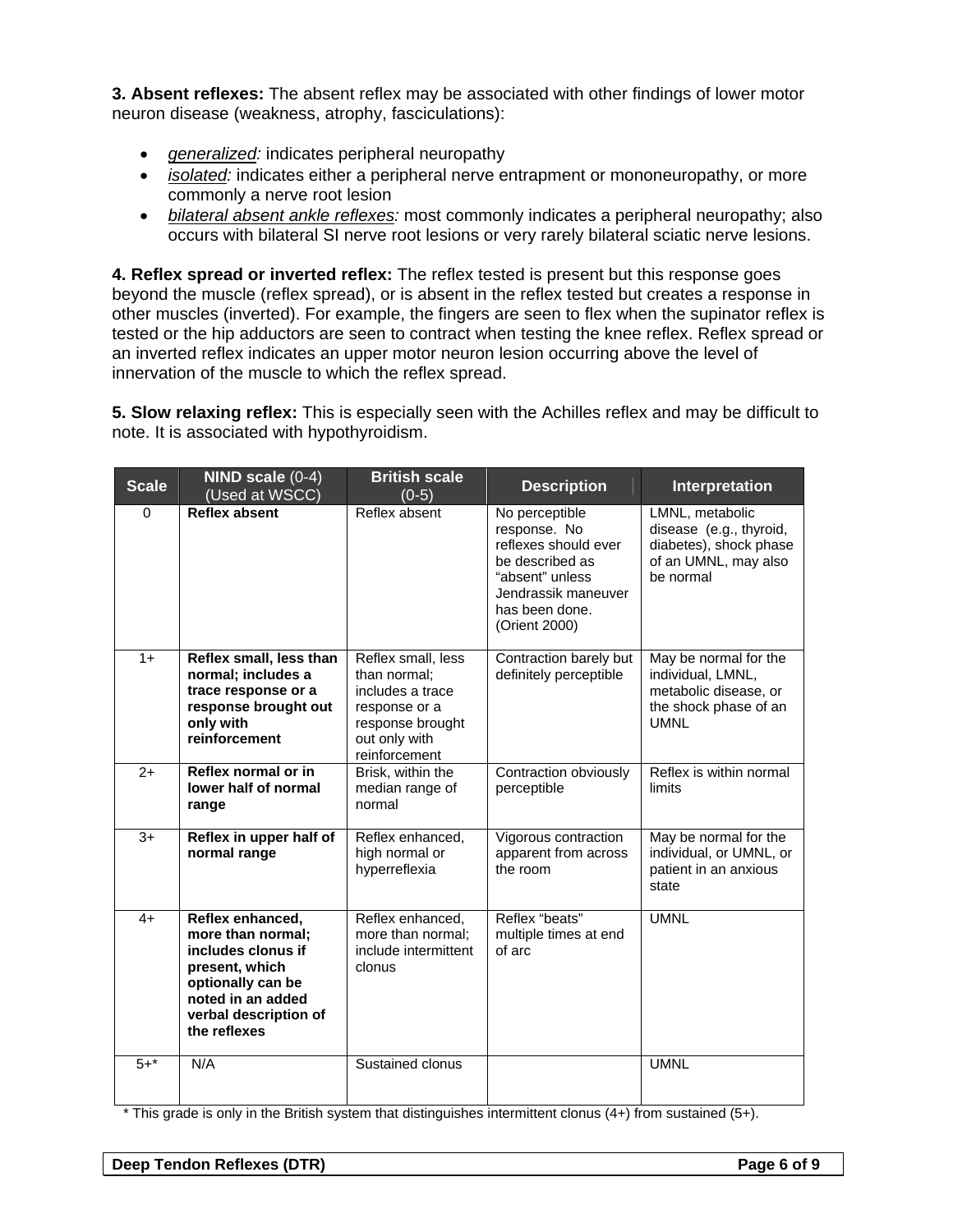# **UPPER EXTREMITY REFLEXES & Localization** (1, 2, 3, 4)**:**

**Biceps Reflex.** The elbow jerks toward flexion. This reflex is innervated by C5 & C6 nerve roots conveyed along the musculocutaneous nerve. In one study of neck and arm pain patients, subjects with an abnormal biceps reflex were 10 times more likely to have nerve root involvement than those with a normal reflex (Lauder 2000). In a prospective study, a decreased biceps stretch reflex had a 95% specificity and an LR+ 4.9 for a radicular syndrome (Wainner 2003). The primary input is mediated through the **C5** nerve root, but clinical studies have found it more strongly linked with the more common **C6** root lesion (McGee 2001).

**Brachioradialis Reflex.** (sometimes confusingly referred to as the *supinator* reflex) The elbow jerks toward flexion and sometimes supination; a normal reflex may also involve only an observable biceps/brachioradialis twitch.This reflex is innervated by C5-C6 nerve roots conveyed along the radial nerve. The primary input is mediated through the **C6** nerve root. Finger flexion as a response, especially if the finger flexion is spastic, suggests a transverse cord lesion at the level of the missing motor response. (Orient 2005)

**Triceps Reflex.** The elbow jerks toward extension. This reflex is innervated by C6-T1 nerve roots conveyed along the radial nerve. The primary input is mediated through the **C7** nerve root, but can be associated with C8 lesions. Teeth clenching (Tarkka 1983) or contraction of a lower extremity muscle (Delwaide 1981) is evidence suggesting that these specific maneuvers can enhance the triceps reflex.

# **LOWER EXTREMITY REFLEXES & Localization** (1, 2, 3, 4)**:**

**Patellar Reflex.** (quadriceps, knee jerk) The knee jerks toward extension. This reflex is innervated by L2-4 nerve roots conveyed along the femoral nerve. The primary input is mediated through the **L4** nerve root. In 1889, Jendrassik reported that the patellar reflex was absent in 1.6% of 1,000 controls of various ages. (Orient 2005)

**Medial Hamstring Reflex.** A palpable or observable hamstring muscle twitch and occasionally a slight jerk toward knee flexion is produced. This reflex is innervated by the sciatic nerve and the L5-S1 nerve roots with the primary input mediated through the **L5** nerve root, however, an S1 lesion is also possible.

**Achilles Reflex.** The ankle jerks toward plantar flexion. This reflex is innervated by L5-S2 nerve roots conveyed along the tibial nerve. The primary input is mediated through the **S1** nerve root. This reflex is not very accurate in differentiating S1 from L5 nerve root lesions (Kerr 1988, Kortelainen 1985). Sensitivity is thought to be poor for L5 nerve root lesions, but has been reported to be as high as 85% for S1 nerve roots. (Rico 1982)

Bowditch (1996) assessed the prevalence of absent ankle reflexes in 1074 adult patients. Those with probable pathologic reflex loss were excluded. The absence of one or both ankle reflexes was strongly related to increasing age. However, this finding was rare enough that it should still be considered a definite clinical sign. In an earlier prospective study (Impallomeni 1984), reflexes on hospital patients were controlled for anxiety (reflexes were examined the day after admission when patients were presumably less anxious) and Jendrassik maneuvers were used. Using this method, only 6% of all elderly patients (mean age 82 years) had missing ankle jerks, and most of these had a known explanation. For example, diabetes is a common cause of absent ankle jerk, although only 32% of all diabetics lose this reflex (Abraham 1966). Orient (2005) argues that if underlying diseases are carefully ruled out, *only 1.5% of elderly patients have loss of Achilles reflex due to age and* only 0.2% of patients under the age of 60 will have absent ankle jerks as a normal variant. (Orient 2005)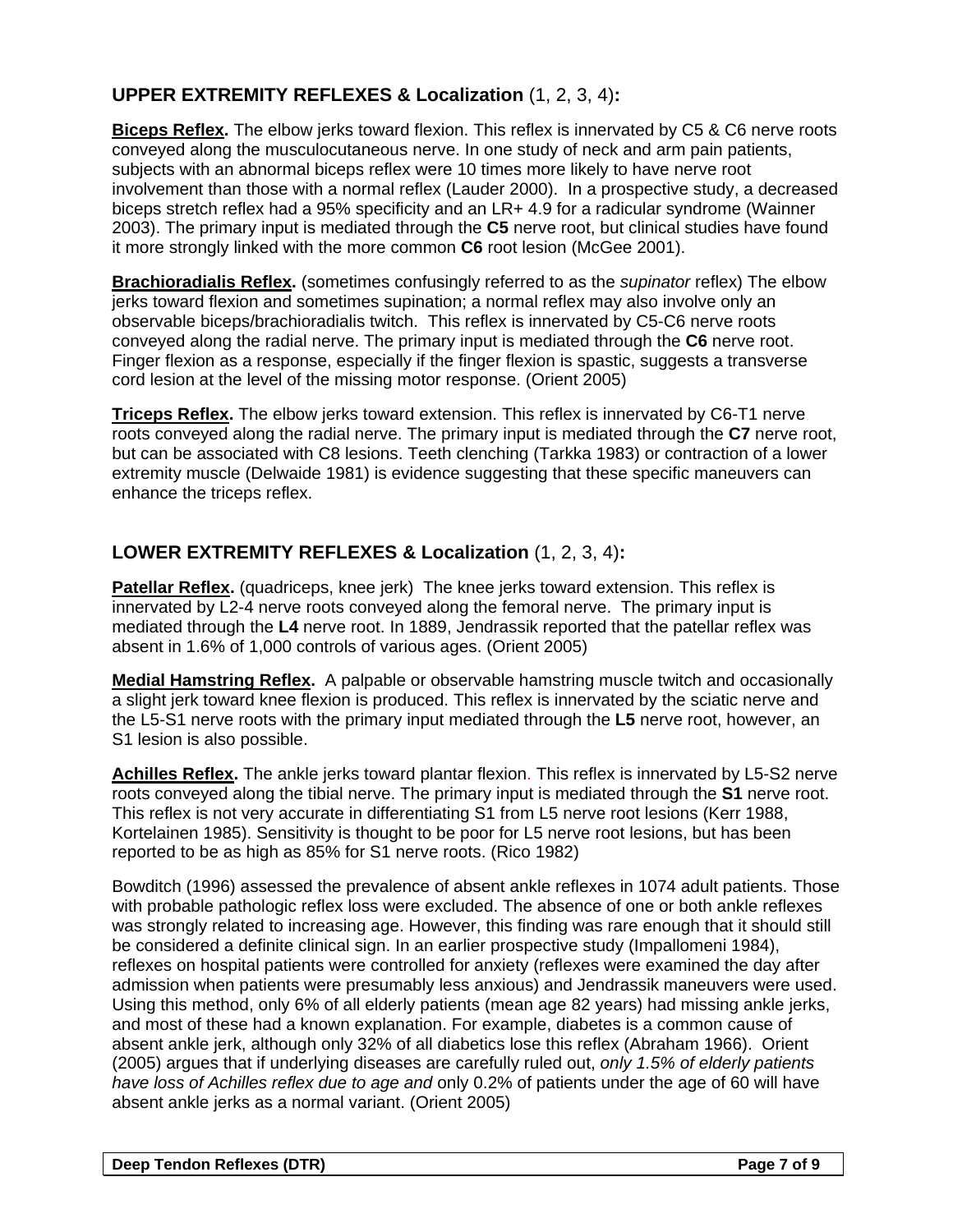### **Other Causes of Altered Reflexes**

#### **Thyroid disease**

The relaxation phase of the ankle jerk has been well studied. It is discernibly briefer than normal in 14% to 93% of patients with hyperthyroidism (Abraham 1966, Rives 1965) and immediately following exercise (Martin 1970). It is prolonged in 62% to 100% of patients with hypothyroidism (Abraham 1966, Reinfrank 1967, Rives 1965) as well as in some other disorders. (Orient 2005)

#### **Diabetes**

The prolonged ankle jerk of diabetic neuropathy can sometimes be elicited after repetitive tapping of the ankle jerk, every 1 or 2 seconds, for at least six taps (Roberts 1982). These phenomena are not seen in myasthenia gravis or thyroid disease (Orient 2005). Sometimes the reflex could even be extinguished. One particular presentation of diabetes creates a sensorimotor neuropathy that includes significant pain, distal sensory loss, and generalized areflexia (Patton 2001).

#### **Some medications and illegal drugs may produce altered reflexes.**

Copyright © 2005 Western States Chiropractic College

#### **Primary authors**

- Ronald LeFebvre, DC
- Laura Baffes, DC, CCSP

#### **Contributing authors**

- Mike Carnes, DC
- Peter Shull, DC
- Owen T. Lynch, DC

#### **Also reviewed and revised by**

- Cathy Cummins, DC
- Lee McCaffrey, DC
- Dave Panzer, DC, DABCO

#### **Editorial Assistant**

- Anne Byrer

#### **Reviewed by CSPE Committee**

- Shireesh Bhalerao, DC
- Daniel DeLapp, DC, DABCO, LAc, ND
- Elizabeth Dunlop, DC
- Lorraine Ginter, DC
- Sean Herrin, DC
- Ronald LeFebvre, DC
- Owen T. Lynch, DC
- Karen E. Petzing, DC
- Ravid Raphael, DC, DABCO
- Anita Roberts, DC
- Steven Taliaferro, DC

#### **References**

Abraham AS, Atkinson M, Roscoe B. Value of ankle-jerk timing in the assessment of thyroid function. Br Med J 1966;1:830-3.

Aminoff, Greenburg, & Simon. Clinical Neurology (3<sup>rd</sup> ed.) Stamford, CT: Appleton & Lange; 1996.

Bowditch, et al. The significance of an absent ankle reflex. J Bone Joint Surg (Br) 1996;78-B(2):276-9.

- Cipriano J. Photographic Manual of Regional Orthopaedic and Neurological Tests (3<sup>rd</sup> ed.) Philadelphia, PA: Williams & Wilkins; 1997.
- Delwaide PJ, Toulouse P. Facilitation of monosynaptic reflexes by voluntary contraction of muscles in remote parts of the body. Brain 1981;104:701-19.

Ferezy JS. The Chiropractic Neurological Examination. Maryland: Aspen Publishers; 1992.

Fuller G. Neurological Examination Made Easy (3<sup>rd</sup> ed.) New York: Churchill Livingstone; 2004.

Gassel MM, Diamantopoulos E. The Jendrassik maneuver: I. The pattern of reinforcement of monosynaptic reflexes in normal subjects and patients with spasticity or rigidity. Neurology 1964;14:555-60.

**Deep Tendon Reflexes (DTR)** Page 8 of 9